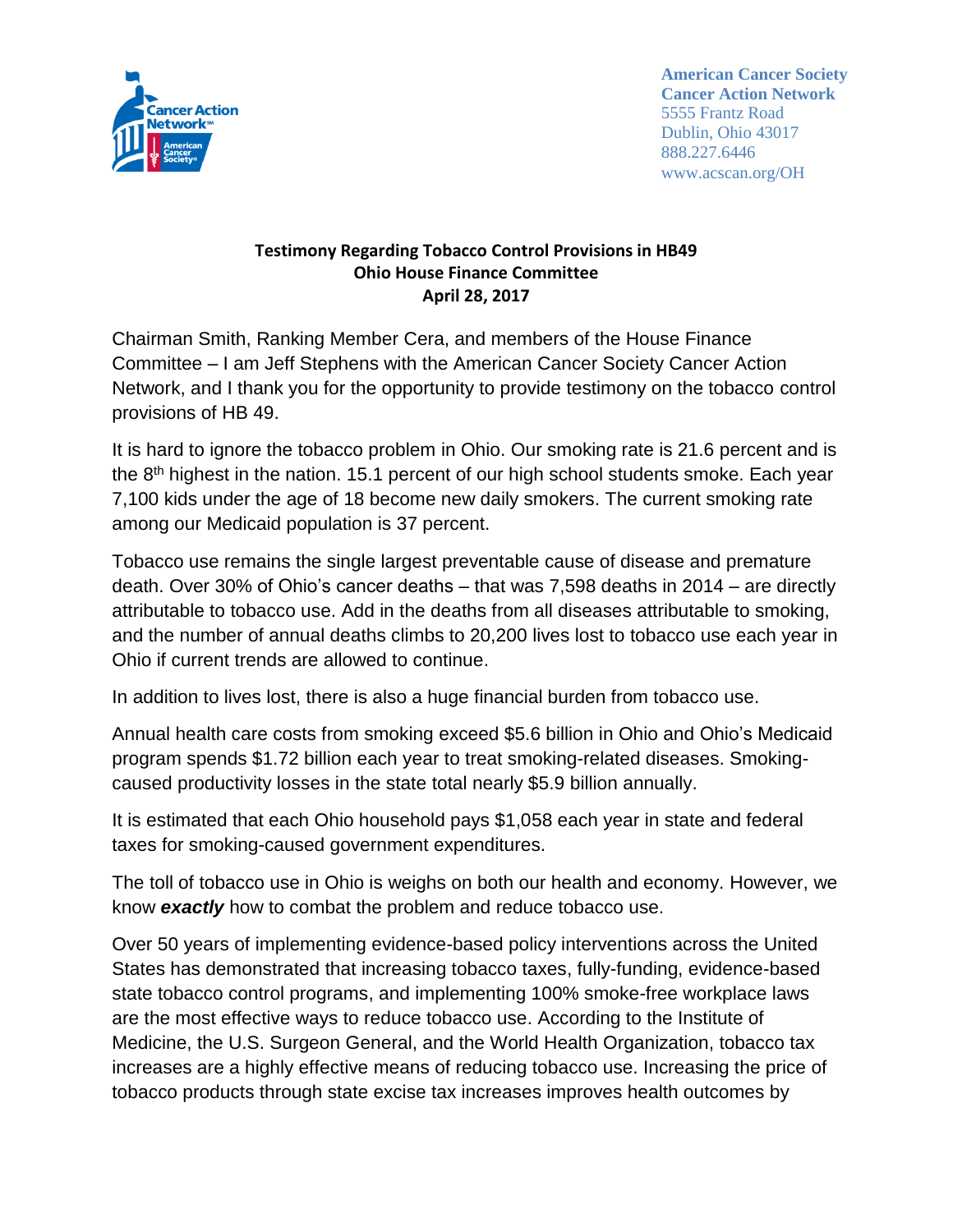preventing smoking initiation, promoting smoking cessation, and reducing the prevalence and intensity of tobacco use by teens and adults. In fact, tobacco companies have repeatedly admitted in their own corporate documents that tobacco taxes are a significant deterrent to youth consumption and an incentive to adult quitting and therefore pose a serious external threat to tobacco industry sales volumes and profits.

The American Cancer Society Cancer Action Network, and all the partner organizations that have stood with us over the years, will continue to frame this conversation as it should be – tobacco's impact on Ohioans' health and the resultant impact on health care costs. We will continue to ask for enactment of the meaningful public policies that will reduce tobacco use in Ohio.

We are therefore disappointed that Substitute HB49 did not take the opportunity to implement proven strategies to reduce the terrible toll of tobacco use in Ohio.

First – Substitute HB49 proposes a 60% reduction in the Ohio Tobacco Prevention and Cessation program at ODH from a \$13.5 million FY '17 allocation in the last Biennial budget. According to projections from the Campaign for Tobacco-Free Kids, this cut will result in 4,730 additional Ohio kids growing up to be adults who smoke, and increase future healthcare expenditures by \$99.3 million. Decimating an already underfunded tobacco prevention and cessation program is unacceptable. We will continue to ask you to **invest \$35 Million in tobacco use prevention and cessation programs**. This investment will allow the state to revive its successful comprehensive program at a level that had meaningful impact on tobacco use from 2003-2008; We can once again have an effective state strategy to keep kids tobacco-free and help current tobacco users beat their addiction.

Secondly – We're disappointed that you Substitute HB49 missed the opportunity to increase the unit price of tobacco products via increasing tobacco excise taxes. Increasing the cigarette tax by \$1.00 per pack would raise much needed revenue of an additional \$313 million per year, and most importantly stimulate an 11 percent reduction in the youth smoking rate and save 32,400 lives. Matching the other tobacco products tax to the cigarette tax level would raise millions of additional dollars and deter our youth from initiating a lifetime of addiction to tobacco products. Moreover, these proven strategies for reducing tobacco use would positively impact the enormous health care costs associated with treating tobacco-related disease. Raising tobacco taxes is a winwin strategy!

Additionally, tobacco taxes are one of the most predictable sources of revenue that states receive. In fact, tobacco tax revenues are more predictable over time than other major revenue sources like state incomes tax or corporate tax revenues.<sup>i</sup> The higher level of revenue from a state tobacco tax rate increase will decline over time as state smoking levels shrink, but the revenue levels will remain higher than they would have been without the rate increase.